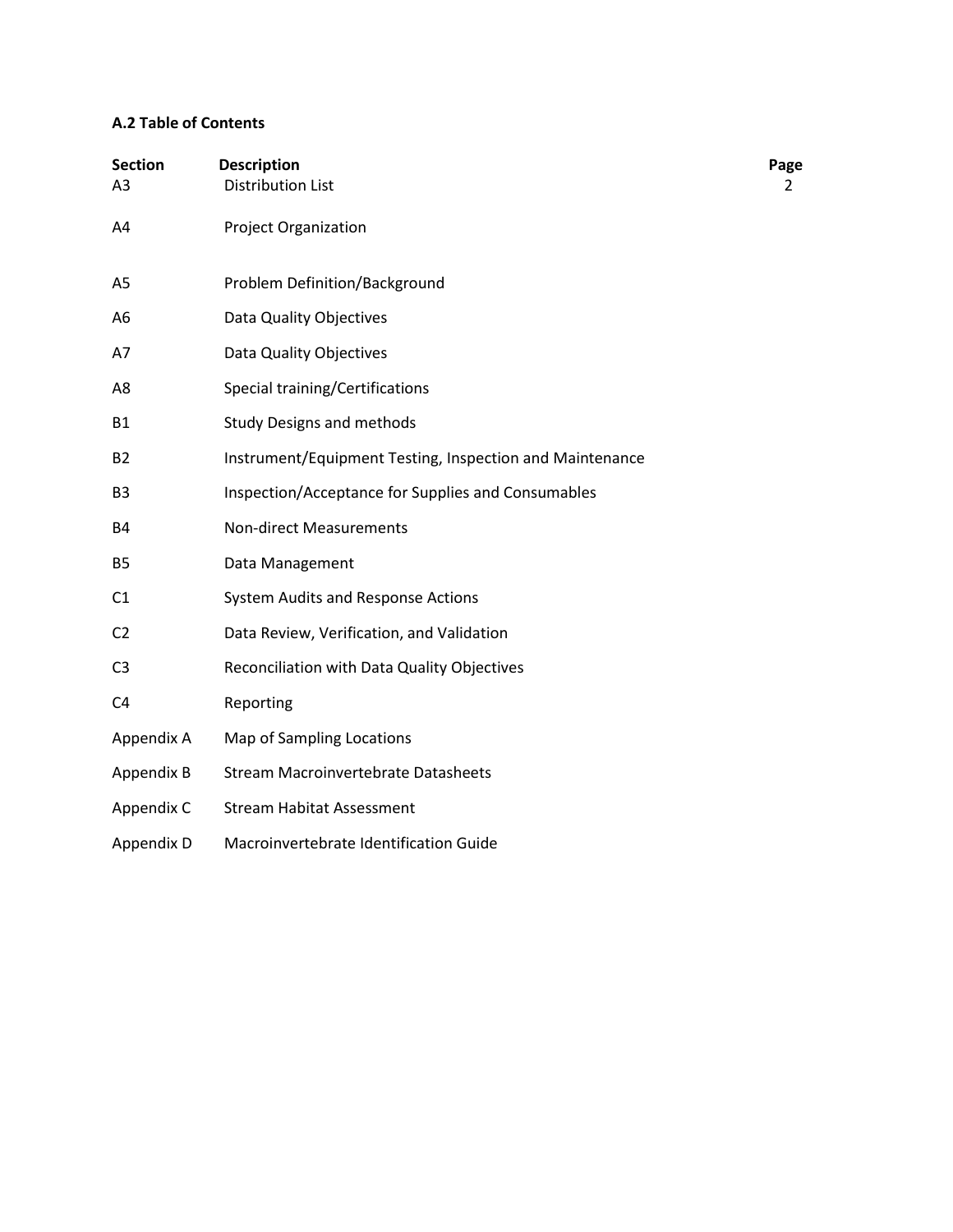### A3. Distribution List

The following individuals will receive a copy of the QAPP:

- St. Joseph County Conservation District: Carolyn Grace, Administrator
- Volunteers Lead 2021
- New Hire, Program Coordinator
- Denny Seltzer, Scientific Supervisor for Bug Brigade
- Michigan Clean Water Corps: Dr. Paul Steen

## **A4 1-4 Program Organization**

### **1. Management Responsibilities**:

New hire or Carolyn Grace, Administrator and Program Coordinator, St. Joseph County Conservation District

#### **Responsibilities**

- Implement a Quality Assurance Project Plan
- Assist Administrator with program acidity promotion and volunteer recruitment
- Assist, Coordinate and conduct volunteer stream monitoring training
- Coordinate and implement volunteer stream monitoring filed data collection sessions
- Implement indoor macroinvertebrate identification sessions with Denny Seltzer
- Provide copies of all products and deliverables in hard and electronic form

Carolyn Grace, Administrator, St. Joseph County Conservation District 269-467-6336 ext 5, [carolyn.grace@mi.nacdnet.net](mailto:carolyn.grace@mi.nacdnet.net) 

#### **Responsibilities**

- Provide administrative and budget oversite for the program
- QAP implementation and oversite
- Assist with data entry and analysis
- Write quarterly financial reports
- Provide all products and deliverables in hard and electronic forms
- Assist with volunteer stream monitoring training session
- Assist with macroinvertebrate identification
- Coordinate and implement school sessions, and other groups for indoor identification
- Submit final report
- Submit release of claims statement

#### **2. Field Responsibilities**

Field sampling is performed by volunteers. Team Leaders and Collectors receiving training in field data collection methods by Program Coordinator and Administrator.

Team Leaders organize a stream monitoring strategy and delegate monitoring roles for each team. In the field, Team Leaders completely fill out data sheets, explain sampling of the site, time guidelines,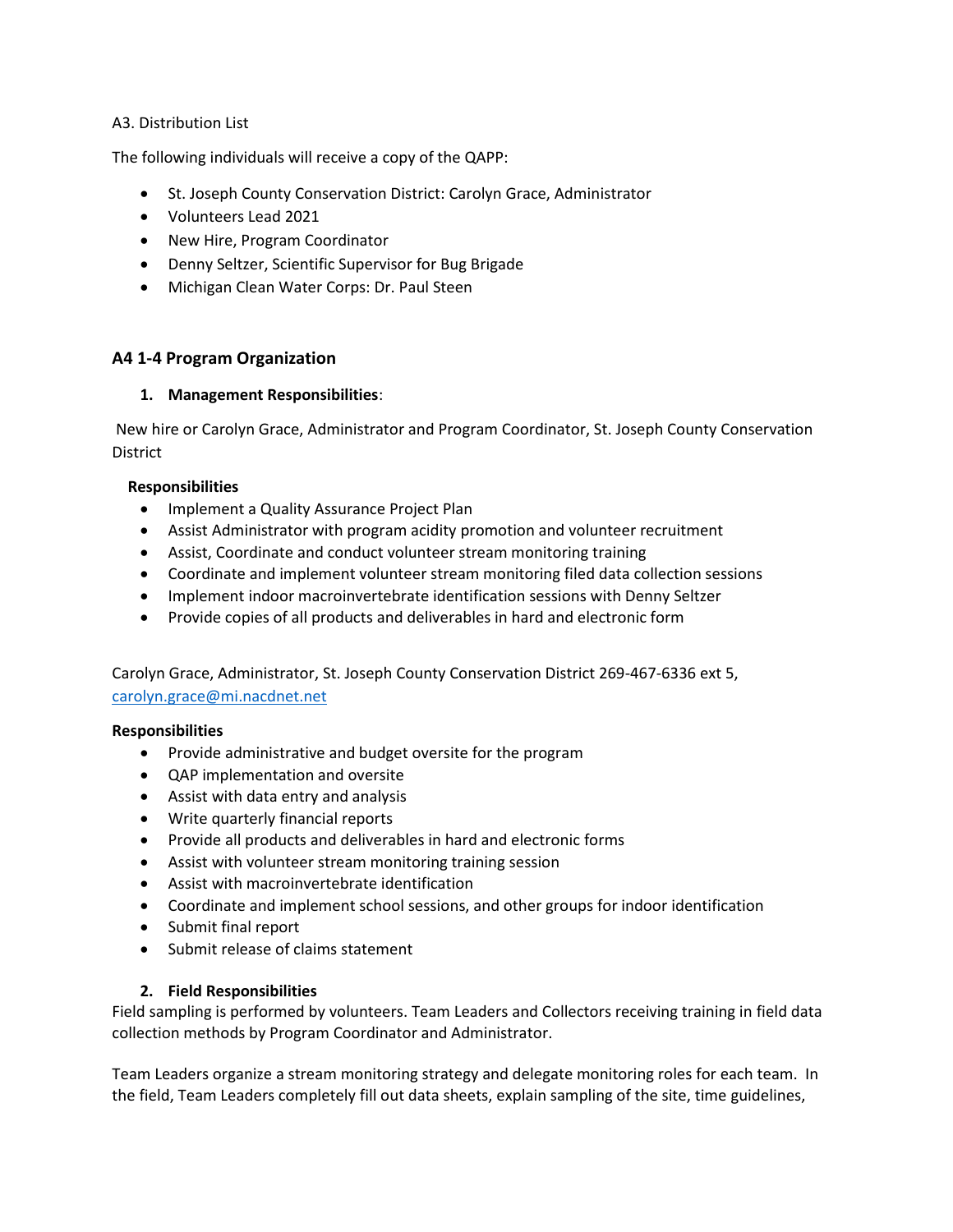collection directions and any other responsibilities. Pickers follow instructions from team leaders. Collectors sample all in-stream habitats and provide the pickers the samples to be identified. They will sort at the site picking out the macroinvertebrates from the sorting tray and ice trays, putting them in a collection jar, and preserving them in 70% ethanol for later identification.

## **3. Laboratory Responsibilities:**

Denny Seltzer, Macroinvertebrate identifier, has agreed to act as the Scientific Supervisor for the St. Joseph County Conservation District Volunteer Stream Monitoring Program. He will help the administrator with purchasing two microscopes and prove two other high powered microscopes of his own for sample identification. Volunteers, students and SJCCD staff will take part in collection and identification events. Any sample identification that cannot be completed during the scheduled time will be completed by Denny.

### **4. Corrective Action:**

The Administrator and program Coordinator are the primary persons responsible for initiating, developing, approving, implementing and reporting corrective actions concerning data quality.

# **A5. Problem Definition/Background**

The first primary goal for this monitoring project are to provide data for previously sampled sites in the Rocky River Watershed management plan. This River has 2 sites in our county. This data then will be used to report to the SJCCD for an update to the Rocky River Watershed Management Plan and to the state. However, currently Grant writing Updates are not available. So, we will continue to monitor until the time arises for a new opportunity

Another primary goal for the project include the three Portage River sites from the Portage River watersheds. These sites have been identified by the NRSC lead personnel in the SJCCD, and the St. Joseph County Drain Commissioners office as non-point source pollution problems. The Portage river in 2021 will have a Dam removal project completed by the DNR Heavy Equipment Team and the St. Joseph county conservation district as the lead. We have been monitoring the River since 2015 and will continue until 2024. In 2020 we relocated 50 or so mussels, 5 different species, to a safer part of the Portage River. This was an exciting endeavor.

The final goal for the project is to collect the data from the Prairie River watershed. The plan was written by the Branch County Conservation District and they had identified several sites in that watershed that were potential sampling sites, we choose three within our district and will report our findings to the Branch district as well as to the state.

## **A6. Program Description**

The primary objective of this program is to track long term changes in the stream health and water quality through an ever growing established volunteer monitoring program in the Rocky River, Prairie River and the Portage River watersheds. Twice each year, macroinvertebrate samples will be collected at the nine sampling locations within the three the three watersheds. The sampling events will take place once in the fall and once in the spring. Collections will be stored at the SJCCD office for identification within two weeks of the sample collection. Data will be entered and maintained in hard copy and electronic format at our office. Program reports will be completed and distributed to project partners.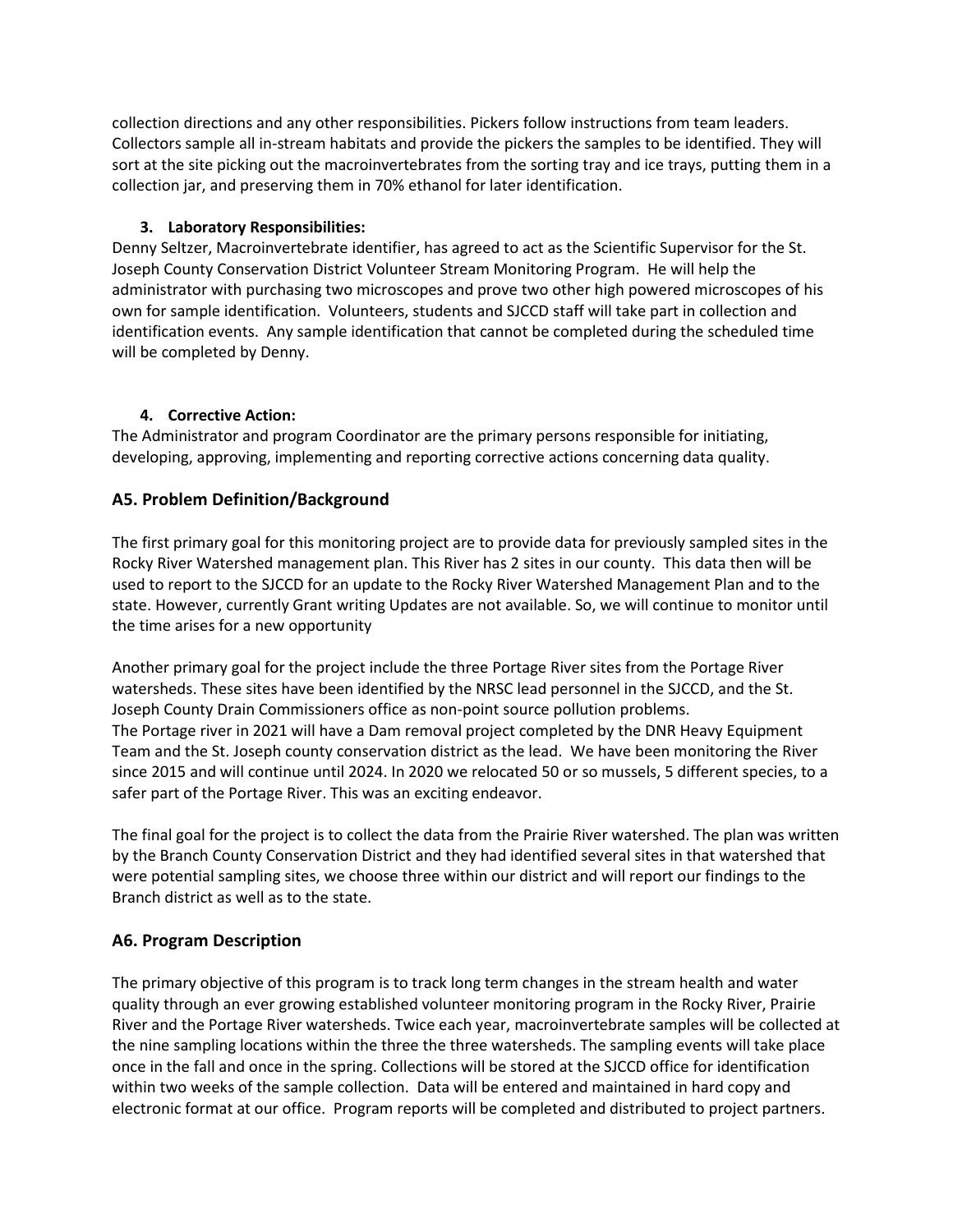Sampling results will also be made available to the general public. It is the hope of the administrator that the residents of St. Joseph County will get involved in this program and become a long-term volunteer for not only this program, our river cleanup program and our Local food dinner.

# **A7. Data Quality Objectives**

**Precision:** Rivers monitored in this project are assessed by examining aquatic macroinvertebrate community diversity. Quality control during field data collection, to guarantee precision and accuracy, is accomplished by the Administrator and Project Coordinator who accompanies teams to observe their collection techniques and note any divergence from protocols. In addition, key team members such as leaders and collectors must have attended at least one training event prior to the field collection event. Since this is a new program, the administrator and or Coordinator will also perform independent sideby-side collection for duplicate samples at one of the sites monitored by each volunteer team. When the program expands the administrator or coordinator will accompany new teams during their first macroinvertebrate sampling event and collect duplicate samples.

Techniques reviewed at training events and in the field will 1. Include a vigorous and thorough collecting style, 2. Will include all habitats and be through in each habitat diversity. 3. The picking style must be thoroughly picked through all materials collected and all sizes and types picked. 4. Must ensure a variety and or diverse and abundant samples of organisms. And 5 the transfer of the collected macroinvertebrates from the net to the jars will be properly handled and labeled correctly.

Side by side sampling results by administrator are compared with volunteer team results to determine if there is a strong divergence between measures of stream quality index (SQI) and total diversity (TD). If either score varies using an 80% threshold, then follow up is carried out where the project administrator reviews methods with team members and encourages attending another training.

The accuracy of specimen identification is dependent upon the ability of the experts aiding in the indoor identification session. Because of the inexperience of the entire team, Denny Stelzer, will verify all identifications for the first three collection events. This will allow for the administrator, coordinator and any volunteer to gain experience in identification without affecting accuracy. With training by Denny to the administrator they will review at least one sampling at each river identified and if more than 10% of specimens were misidentified, then Denny will once again be the expert reviewing the sample.

A given site's stream quality index (SQI) score or total diversity (TD) measure across macroinvertebrate taxa will be noted as "preliminary" until three fall samplings and three spring samplings have been collected. We were on schedule for this to happen but with the Covid19 shutdown we had to stop for 2020 season. We will begin again in 2021.

**Bias:** Sites will be sampled by different teams at least once every three years to examine the effects of bias in individual collection styles. A relative percentage difference (RPD) calculation between the new measure and the mean of past measures should be less than 40% for both SDI and D. Sites meeting this data quality objective will be evaluated by the administrator using the proper formula. If the sample falls outside this range, then administrator will conduct a more thorough investigation to determine which team or individual is likely at fault. The Coordinator will accompany teams to observe their collection techniques and note any divergence from protocols. The Program Coordinator may also perform an independent collection or duplicate sample no less than a week after the team's original collection.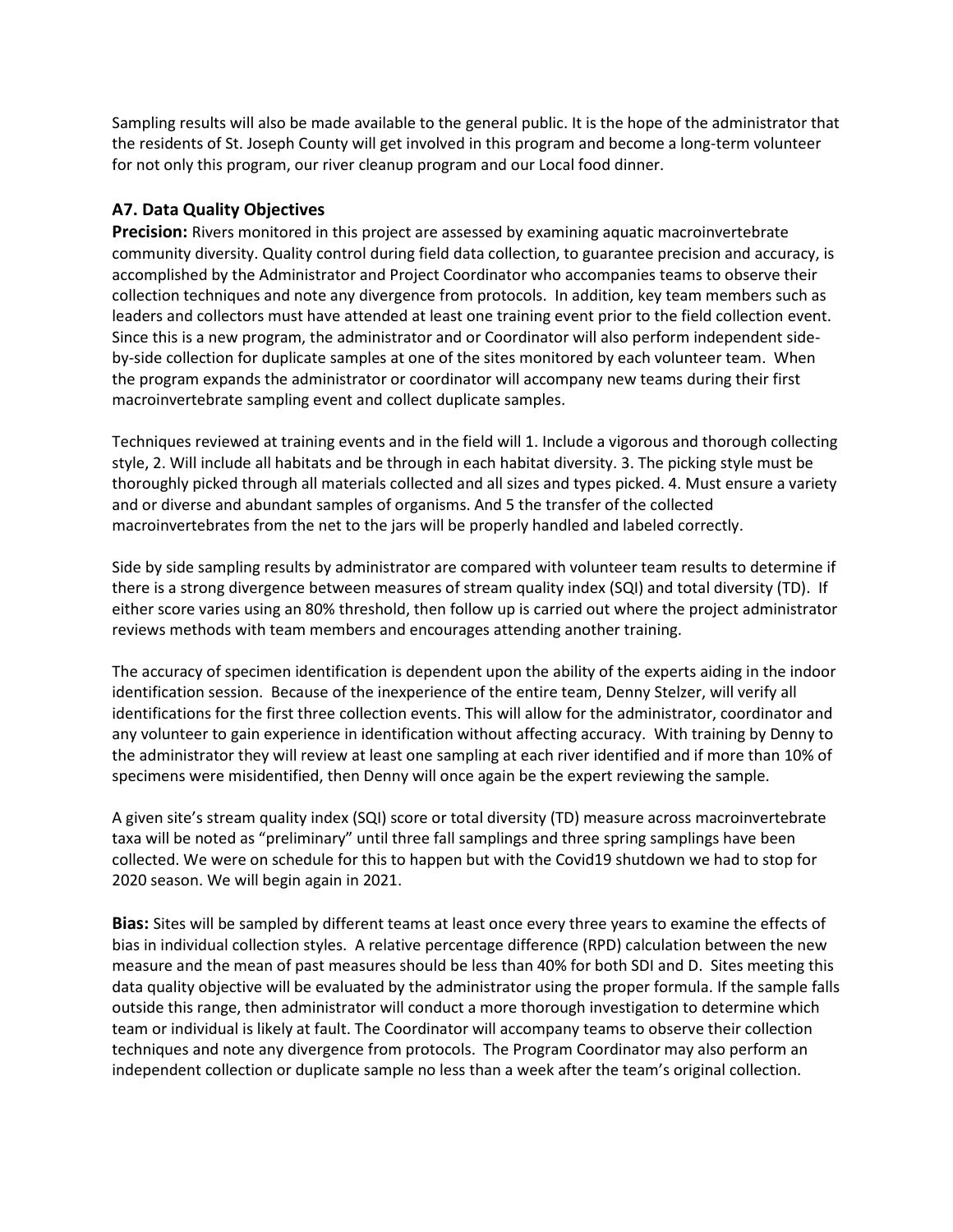It is also possible that the Program Coordinator can conclude that all sampling was valid and the discrepancy between samples is due to natural variations such as changing over time or unrepresentative sampling conditions.

**Completeness**: A measure of the amount of valid data actually obtained versus the amount expected to be obtained as a specified in the original sampling design. It is usually expresses as a percentage. For example, if 100 samples were scheduled but volunteers samples only 90 times due to bad weather the completeness record would be 90%.

Following a quality assurance review of all collected and analyzed data, data completeness is assessed by dividing the number of measurements judges valid by the number of the total measurements performed. The data quality objective for completeness for each parameter for each sampling is 90%. If the program does not meet this standard, the Program Coordinator will consult with MiCorps staff to determine the main causes of data invalidation and develop a course of action to improve the completeness of future sampling.

**Representativeness:** Study sites are selected to represent the full variety of stream habitat types available locally. A; available habitats within the study site will be sampled and documented to ensure a thorough sampling of all pf the organisms inhabiting the site. Resulting data from the monitoring program will be used to represent the ecological conditions of the contributing watershed. Since limited resources are available to allow the program to cover each watershed in its entirety, some areas will not initially be represented. Additional sampling sites will be added as volunteers allow and staff is acquired.

**Comparability:** Comparability represents how well data from one river or study site can be compared to data from another. To ensure data comparability, all volunteers participating in the monitoring program will follow the same sampling methods and use the same units of reporting. The methods for sampling and reporting are based on MiCorps standards that are taught at macroinvertebrate trainings. The administrator and program coordinator will train volunteers to follow those same methods to ensure comparability of monitoring results among other MiCorps programs. To the extent possible, the monitoring of all study sites will be completed in a two day period and certainly within a two-week time frame.

## **A8. Special Training/Certifications**

Carolyn Grace, administrator received MiCorps training. A web based training for the new hire will occur Team leaders and volunteers such as collectors and pickers, including hands on sampling techniques will be taught. Team leaders will be trained prior to their initial sampling events. All team leaders will be required to attend program training at least once every other or every three years. Other volunteers including the pickers and collectors will be offered training prior to or the day of the sampling event.

Training of Team Leaders and Collectors:

- The training covers program goals and objectives
- Macroinvertebrate collection methods
- Filling out field data sheets
- Safety issues and waivers
- Quality assurance practices.

Training will be held at the Conservation District prior to each field event if the volunteer group changes. A spreadsheet will be utilized by the project coordinator that lists all volunteers that have received training as well as the date and a brief explanation of their ability.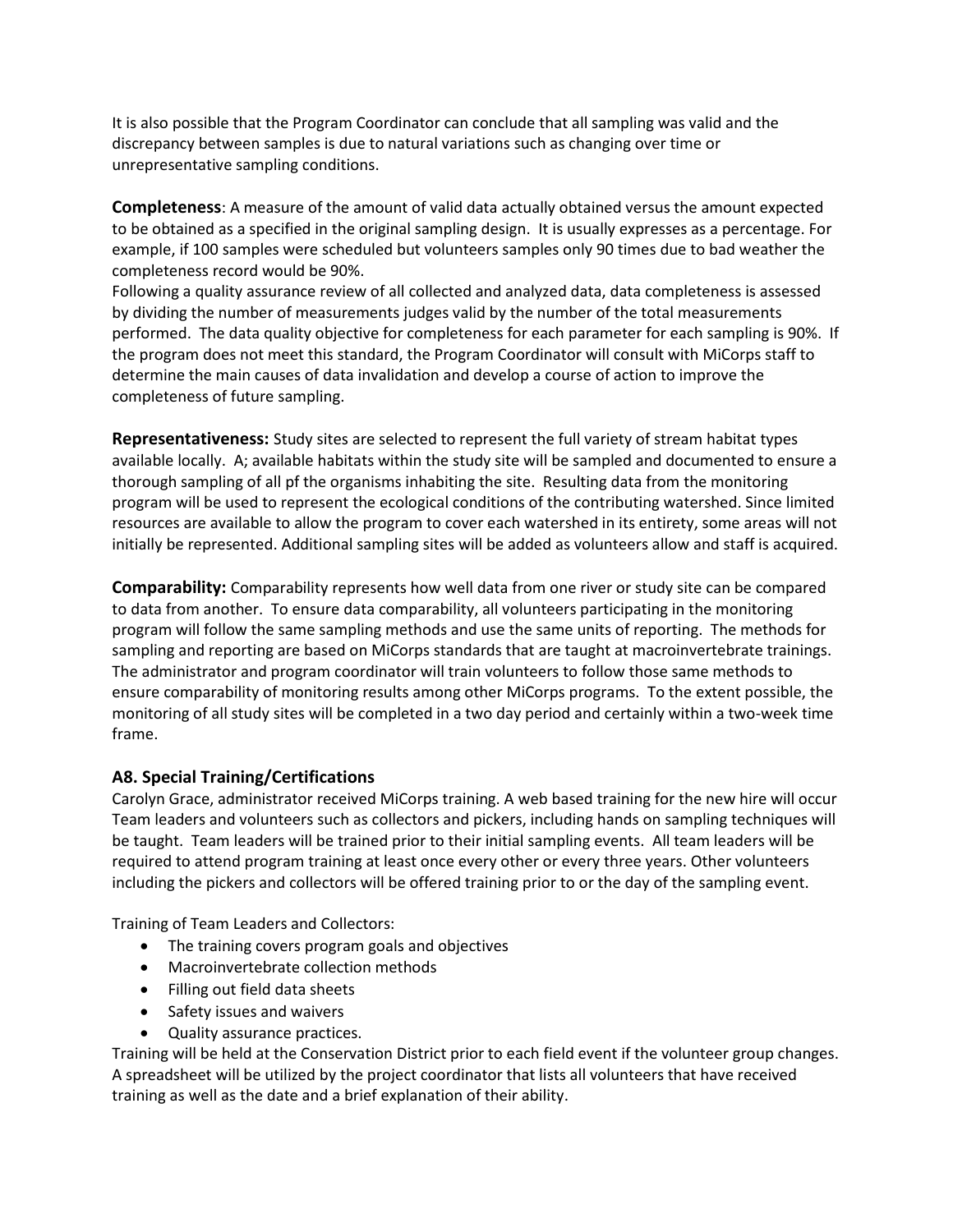After the training at the Conservation District the participants will visit a stream to practice assessing physical habitat characteristics, sampling of macroinvertebrates and familiarity with identification to the order level. The program coordinator will maintain the database for the trained volunteers.

### **B1 Study Design and Methods**

**Sight1**: Rocky River at Bent Rd. This is the first accessible site at which the Rocky River flows into St. Joseph County from Cass County. It was chose due to three small tributaries flowing in to this section which have had livestock and E.coli concerns. According to the 2006 Rocky River Watershed management plan this area was fair. The data collected will be compared to the older data on hand. Site One : lat and long 41.945548, -85.636972

**Site 2**: Memory Isle Park. Downtown Three Rivers. Section 18 at the intersection of the Rocky River, Portage River and St. Joseph River. A comparison to the Rocky Watershed Management plan will be conducted as it was in poor condition at the 2017 collected data. A new culvert and the removal of a drainage pipe was completed in spring of 2018 and the condition increased to good, however, a very low score in the good range. We are hopeful in 2021 that it has improved. #2 41.983810, -85.648070

**Site 4:** Portage River at Silver Street Bridge. A quarter mile downriver from the mouth of Portage Lake Concerns have been raised by the homeowner's about this site as many recreational canoe and kayakers enter the river at this point. #1 42.038833, -85.515675

**Site 5**: Portage River at Parkville Rd. The SJCCD has been placed on the DNR removal for the current dam at the Parkville Rd Bridge. This site will be tested over the three years to see macroinvertebrate population before during and after removal of the dam. We are hopeful that the Excellent score from 2018 will continue. We understand that in 2021 fall collection and possible 2022 spring collection, the aquatic life may be down due to dam removal but only collection data will support that prediction. #2 42.0145518, -85.547580

**Site 6**: Portage River at Hoffman Bridge. Section 17 in the city of Three Rivers. Levels of E.coli have been detected. City manager would like to have this site monitored for further data and with the new changes to the area, noted above, the aquatic life may continue to improve. #3 41.947091, -85.628311

**Site 7:** Prairie River at Deer Park Rd. This site was chosen because of the location and availability and proximity to the school and Conservation District for training purposes. Also it is directly inside the county line from Branch. The Prairie Watershed Management Plan (PRWMP) identified this as a priority but could not be sampled due to completion of the plan before crew could sample. The data collected will be added to the Prairie River Watershed management plan as needed. #1 41.846318, -85.312483

**Site 8:** Prairie River at Hackman Road. Section 7 in Burr Oak Township. This is an area of concern identified by the PRWMP and the drain commissioner as it contains a great deal of sediment. #2 41..88695, -85.40971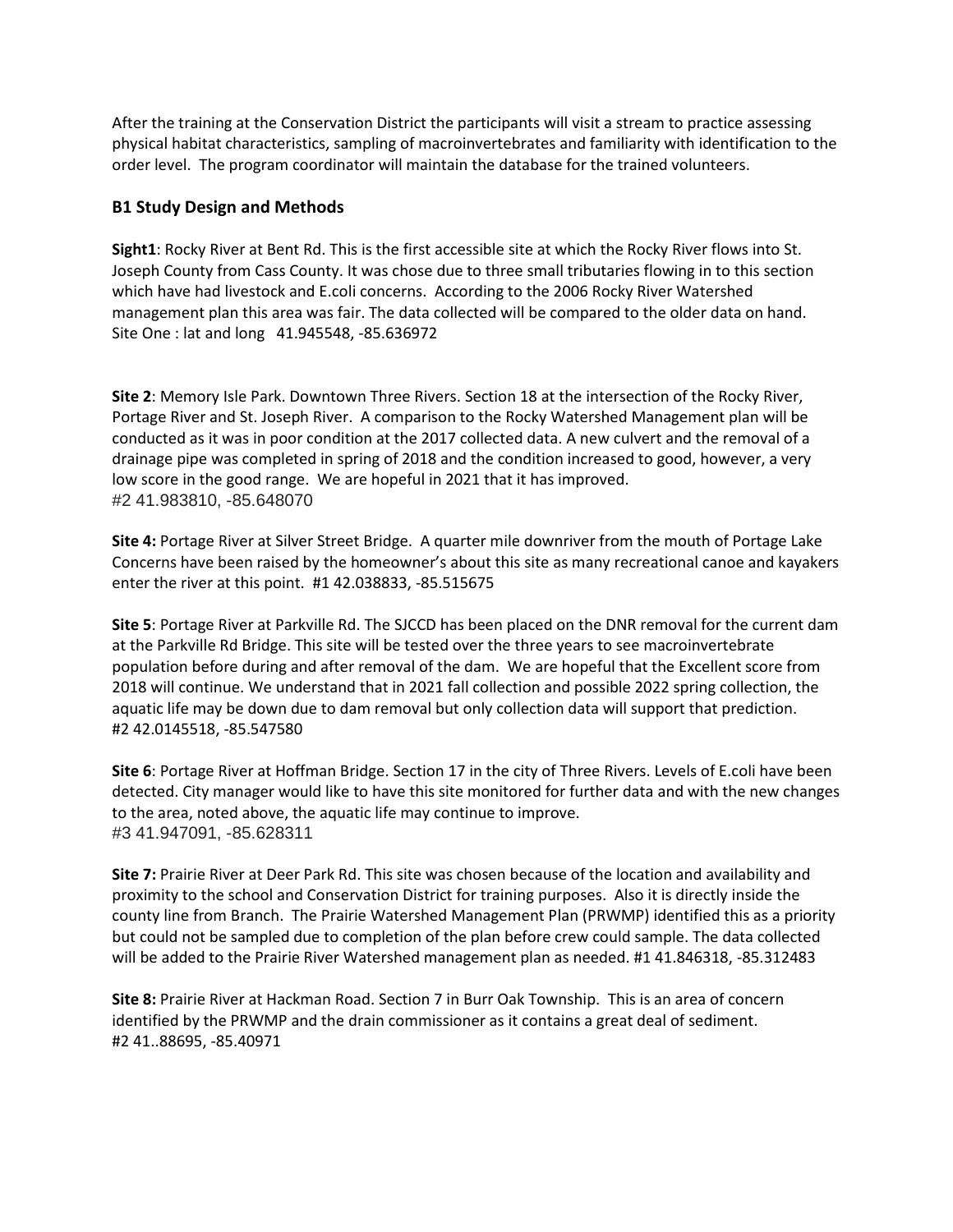**Site 9:** Prairie River at Findley Road crossing. The apparent runoff from local farmers was identified in the PRWMP and no data was collected to support the questions raised by them. We will continue to monitor in 2022. #3 41.903294, -85.5288433

For each sampling site event that is not completed in a single day, monitoring by volunteers will be completed within the two week period. If a site is temporarily inaccessible, for example by high water, the monitoring time may be extended for an additional two weeks. If that may occur the Program Coordinator will make other arrangements for site testing.

# **B2. Instrument/Equipment Testing, inspection and Maintenance**

In the week prior to the monitoring event, the Administrator and Project coordinator will check all equipment carefully. Supplies for each team will be put in a 5 gallon pail to include 2 smaller buckets, 2 nets, 2 plastic sorting trays, 3 tweezers, 2 eye droppers, one or two squirt bottles, an ice cube tray, clip board with pencil attached, datasheets for each site, a map, and pre-labeled jars with alcohol. A first aid kit will be given to the Team leader. All equipment will be stored at the St. Joseph County Conservation District storage closet.

- **D-frame nets**: inspected before and after sampling to look for any defects or tears. All nets hosed down after each use and before storing.
- **Collection jars**: All jars will be opened and closed to ensure tight fit. Fresh ethanol will be provided for each sampling team prior to collection event. Damaged jars will be disposed of and new purchased.
- **Forceps/tweezers**: will be cleaned and inspected to make sure the tips still are able to be used to pick bugs.
- **Sorting Trays**: inspected and washed to ensure ready to be used.
- **Buckets, ice cube trays and squirt bottles**: inspected for cracks and leaks.
- **Magnifiers/Scopes**: Will be cleaned and inspected to make sure they function properly
- **Waders and Life Jackets**: Waders and life jackets will be available to volunteers for collection events. They will be inspected for leaks and washed before storing.
- **First aid kit**: Each will contain a bandages, gauze tape and supplies for low risk injury.

# **B3 Inspection/Acceptance for Supplies and Consumables**

- **D-frame nets:** . Nets to be replaced when damaged or program grows and more are needed. 6 purchased June 2016 and 4 more in 2018. No new nets needed at this time
- **Collection jars:** 36 4oz jars and 24 2oz jars purchased June 2016, resupplied in 2018 and beyond as needed.
- **Forceps/tweezers**: 36 purchased June 2016. Replacements will be ordered when no longer functioning. So far we have not needed new tweezers.
- **Ethano**l: Purchased jug June 2018, replace when all consumed, However, Phifser Corp has provided us with extras in the past.
- **Sorting Trays**: 12 trays purchased June 2016. 6 more purchased in 2018 none needed at this time.
- **Buckets, ice cube trays and squirt bottles**: Obtained June 2016, many new squirt bottles needed in 2021, but will supply drinks to volunteers at training and recycle them for the program.
- **Waders and Life Jackets**: will be kept in the storage shed next to the SJCCD office and repurchased when needed. None needed at this time 2021.
- **First aid kit**: will be checked after each event to be restocked if needed.